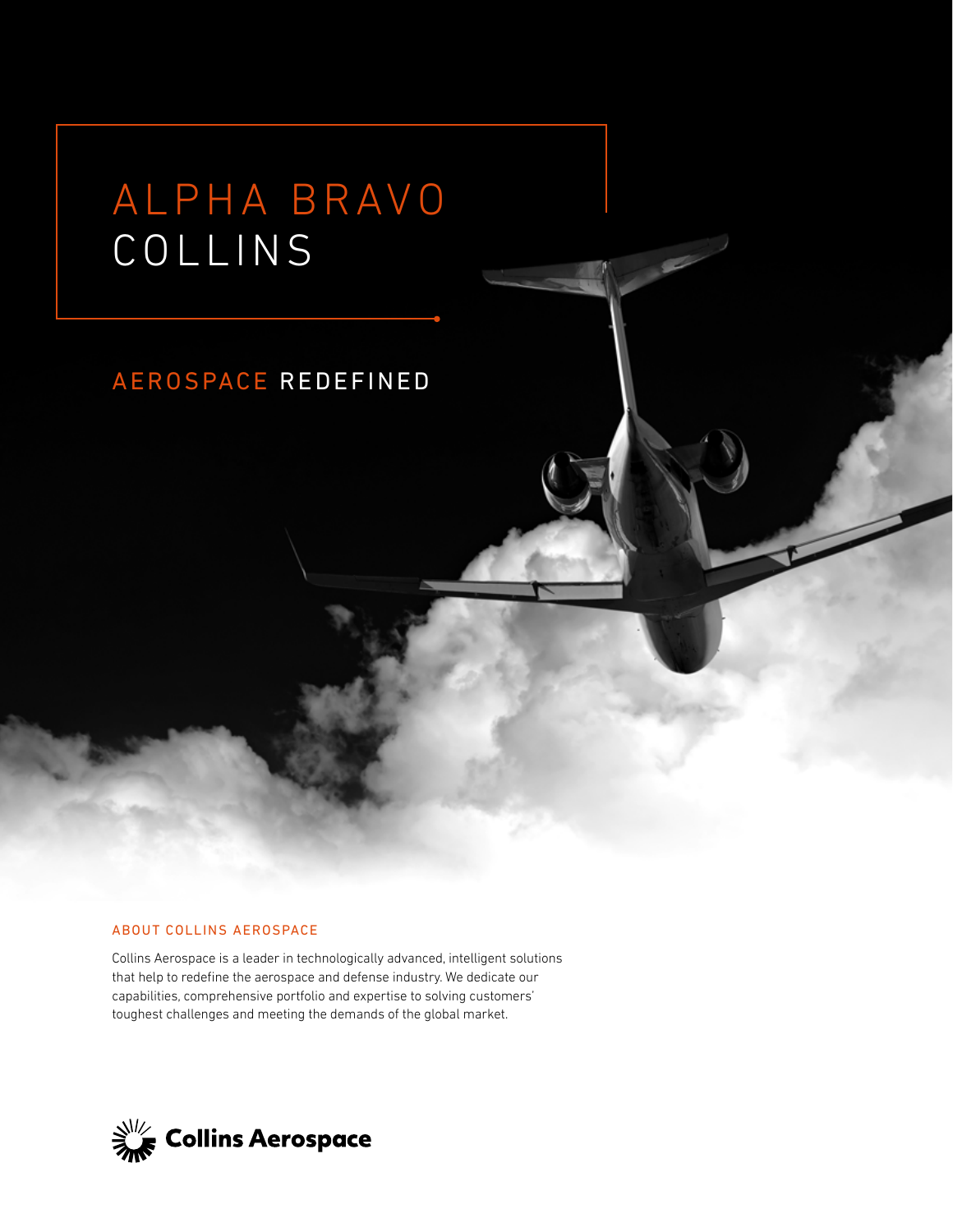### BY THE NUMBERS

### GLOBAL PRESENCE:

67,000+ employees

17,000+ engineers

300+ sites globally



KEY FINANCIALS:

\$18.4 billion

net sales\*

\$3.1 billion

research and development investment\*\*

SALES PORTFOLIO:





\* 2021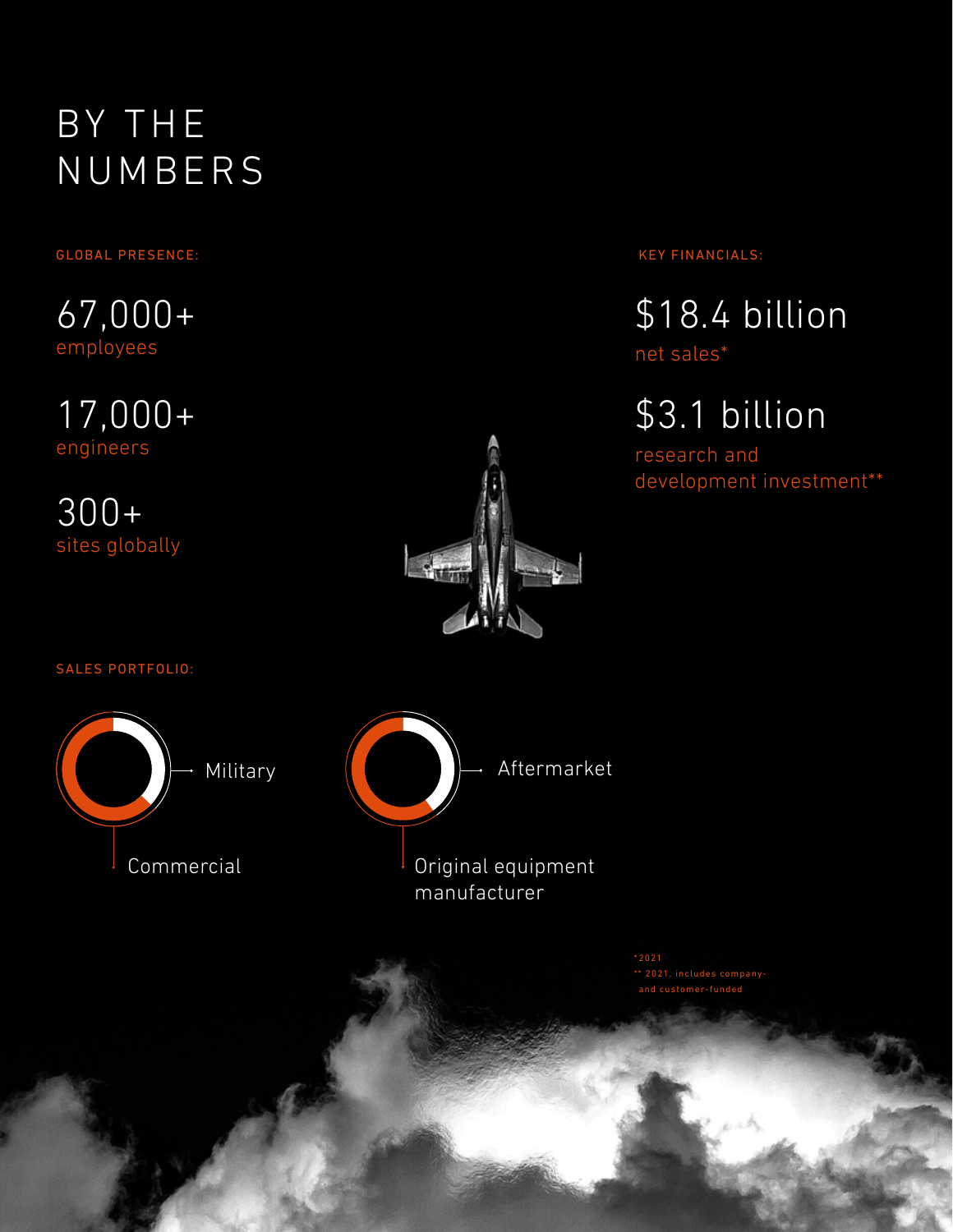## STRATEGIC BUSINESS UNITS

Collins Aerospace includes seven strategic business units formed to meet customer needs while representing the best in innovation, technology and expertise. These divisions primarily serve customers across the commercial, regional and business aviation, defense and space sectors.



ADVANCED STRUCTURES

Based in Charlotte, North Carolina, Advanced Structures leverages leading material and manufacturing technologies to create landing systems, actuation, nacelles, flight controls, pilot controls, hoist-and-winch systems, cargo systems and other highly engineered aerospace structures.



#### AVIONICS

Based in Cedar Rapids, Iowa, Avionics includes: commercial and government avionics systems; cabin management and content systems; fire protection services; and aircraft sensors.



#### CONNECTED AVIATION SOLUTIONS

Based in Annapolis, Maryland, Connected Aviation Solutions includes: advanced analytics; comprehensive digital capabilities; predictive maintenance; secure network and hardware components; and one of the world's largest flight tracking and data platforms.



#### **INTERIORS**

Based in Winston-Salem, North Carolina, Interiors includes: aircraft seating; interior systems; evacuation systems; galleys and galley inserts; lavatories; life rafts; lighting; veneers; potable water systems; and de-icing products.



#### MISSION SYSTEMS

Based in Cedar Rapids, Iowa, Mission Systems includes: solutions for secure military communication, navigation and guidance; missile actuation; simulation, training and range instrumentation; strategic command and control; unmanned aircraft systems; electronic warfare; ejection seats and propulsion; intelligence, surveillance and reconnaissance; and space solutions.



#### POWER & CONTROLS

Based in Windsor Locks, Connecticut, Power & Controls includes: electric systems; engine controls; air management; and airframe controls.